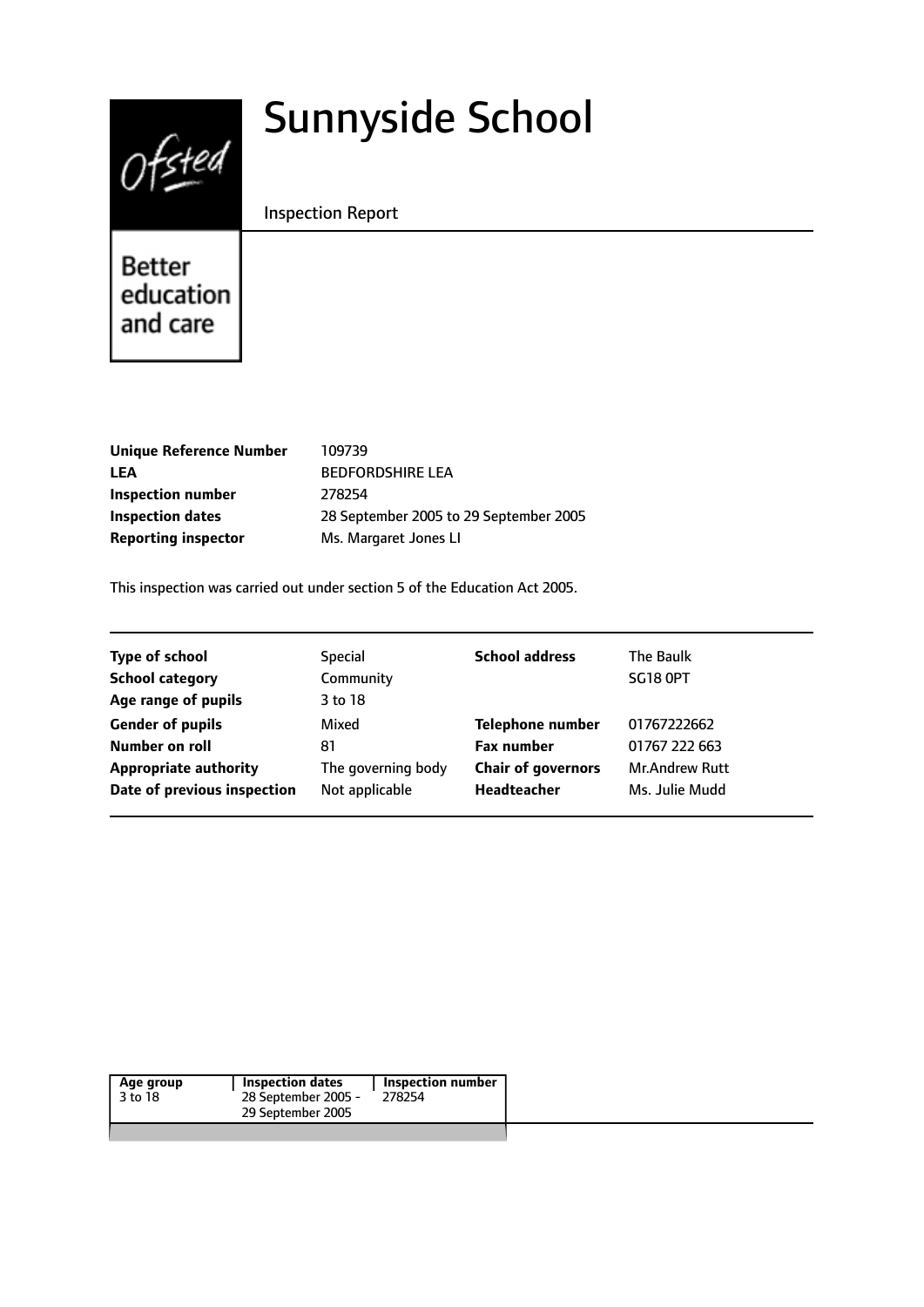© Crown copyright 2006

#### Website: www.ofsted.gov.uk

This document may be reproduced in whole or in part for non-commercial educational purposes, provided that the information quoted is reproduced without adaptation and the source and date of publication are stated.

Further copies of this report are obtainable from the school. Under the Education Act 2005, the school must provide a copy of this report free of charge to certain categories of people. A charge not exceeding the full cost of reproduction may be made for any other copies supplied.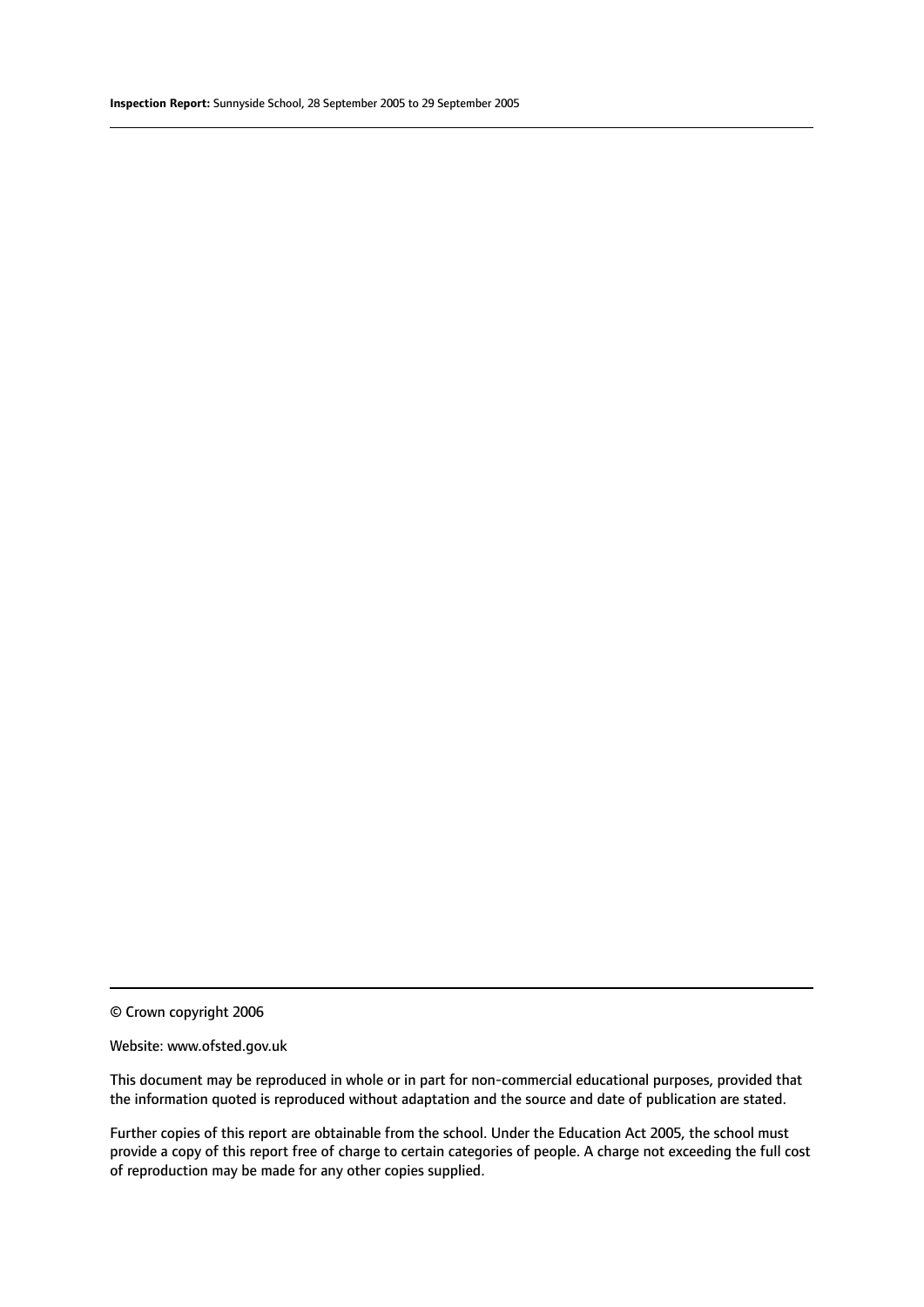# **Introduction**

The inspection was carried out by one of Her Majesty's Inspectors of schools over a two day period in the fourth week of the autumn term 2005.

### **Description of the school**

Sunnyside School caters for boys and girls who have complex learning difficulties, autism and/or challenging behaviour. At the moment there is only one five year old in the school. In addition to the main site, the school provides opportunities for pupils to study in classes attached to mainstream schools across the age range. These four satellite classes give pupils a chance to be taught by their own specialist teachers and to integrate into some mainstream lessons on an individual basis. Pupils are also able to share social facilities with the host schools. The school uses a specialist approach to teach pupils with autism and those other pupils who benefit from a very structured teaching. There is a separate class, within the school, for pupils with profound and multiple learning difficulties, who follow a specially adapted curriculum to meet their particular needs. All the pupils at Sunnyside have statements of special educational need, nine are from minority ethnic groups or have English as an additional language. Pupils are drawn from a wide area and most travel to school by local authority transport. Twelve pupils are entitled to free school meals. The school has not been part of a federation for the last eighteen months, but there are plans being discussed to set up a new federation with another local special school.

#### **Key for inspection grades**

| Grade 1 | Outstanding  |
|---------|--------------|
| Grade 2 | Good         |
| Grade 3 | Satisfactory |
| Grade 4 | Inadequate   |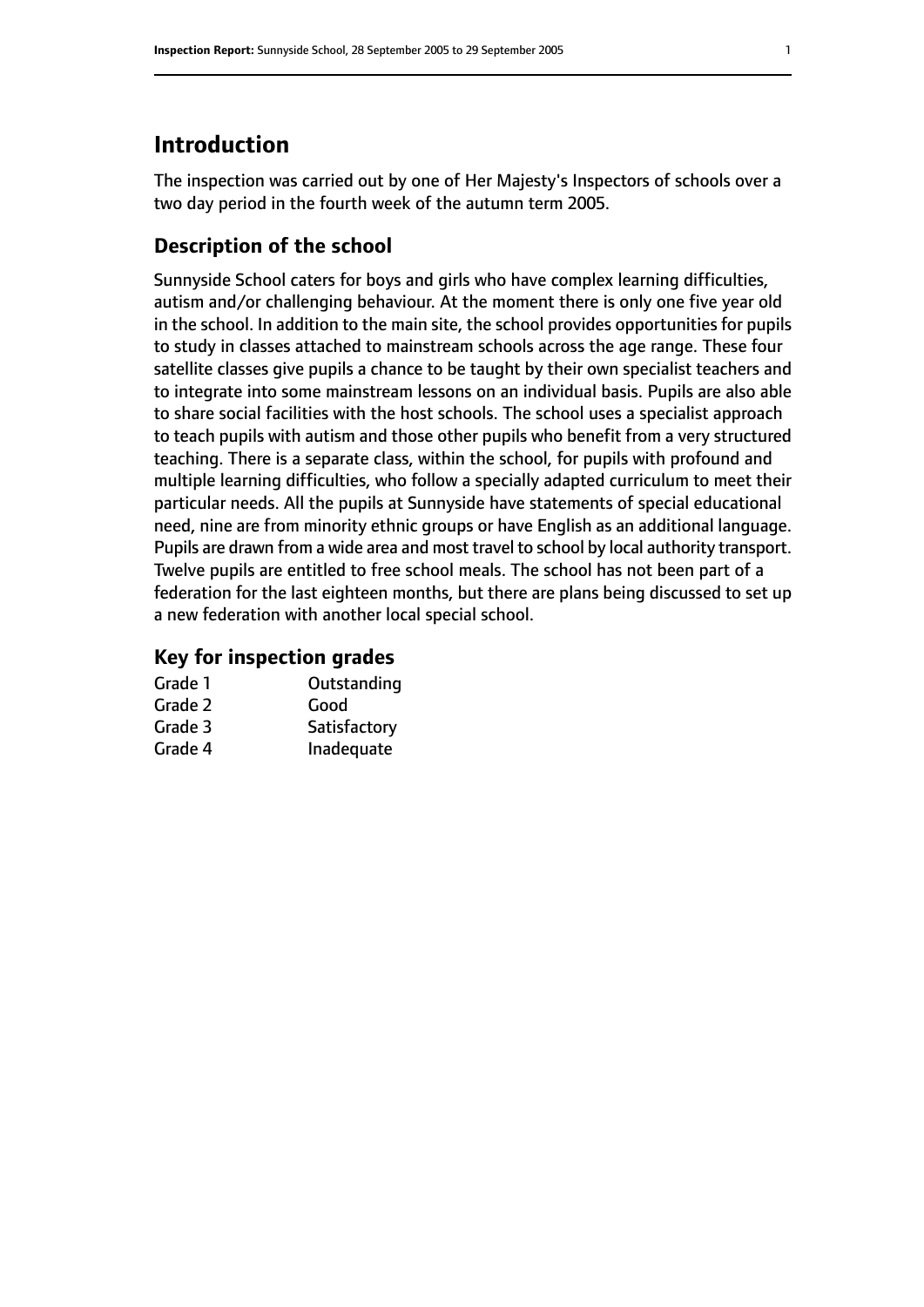# **Overall effectiveness of the school**

#### **Grade: 2**

Sunnyside is a good school and, as a result of the commitment of all staff, pupils achieve as much as they can. HMI agree with the school's view that Sunnyside is an effective school where pupils make good progress and achieve well. As a result, their life chances are much improved. Some, especially those who attend the satellite classes attached to local schools, make even greater gains. Teaching and learning are good throughout the school, although more could be done to enrich the curriculum with better use of resources. The school provides good value for money. Pupils enjoy coming to school. They are generally given a stimulating range of work well-matched to their needs. Pupils are cared for very well and their personal development is good. Relationships are friendly and supportive. All the parents feel that the school is a good one and are supportive of what it does. The school is well led and managed by the headteacher and senior staff. There is a clear sense of direction and a secure understanding of what the school does well and where it needsto improve. There have been significant improvements since its last inspection in developing the ways the school assesses and records how well pupils are doing, but these are not always used consistently. There is more work still to be done in extending the monitoring and evaluation of teaching and learning.

#### **What the school should do to improve further**

- Use resources to increase opportunities for active learning and stimulate a wider range of senses used by the pupils and students; - Implement a rigorous and formal programme of classroom observation; - Ensure teachers assess and record progress consistently.

# **Achievement and standards**

#### **Grade: 2**

As a result of their learning needs, when pupils enter the school their performance is well below what is expected for other youngsters of their age. Due to the school's effective provision, the progress made by all groups of pupils is good. They make significant gains against the nationally recognised levels of learning ('P scales'). The one pupil in the Foundation Stage has settled in well and is making good progress. Secondary pupils and those who are at Sunnyside post-16 continue to make good progress. They acquire skills which equip them well for the next stage in their learning and for life after school. For example, students have shopped for the ingredients to make pizza and were able to communicate, either by sign or verbally their choice of topping, and with sensitive support contributed to making their pizzas. Students in the satellite class at the local secondary school gain an appropriate range of accredited qualifications. All students leave with accredited qualifications and one pupil gained a GCSE in Art last year. The school makes effective use of its knowledge of how well pupils are doing to ensure they make steady progress and to set them generally challenging targets. Examples of pupils' work from year to year, including photographs,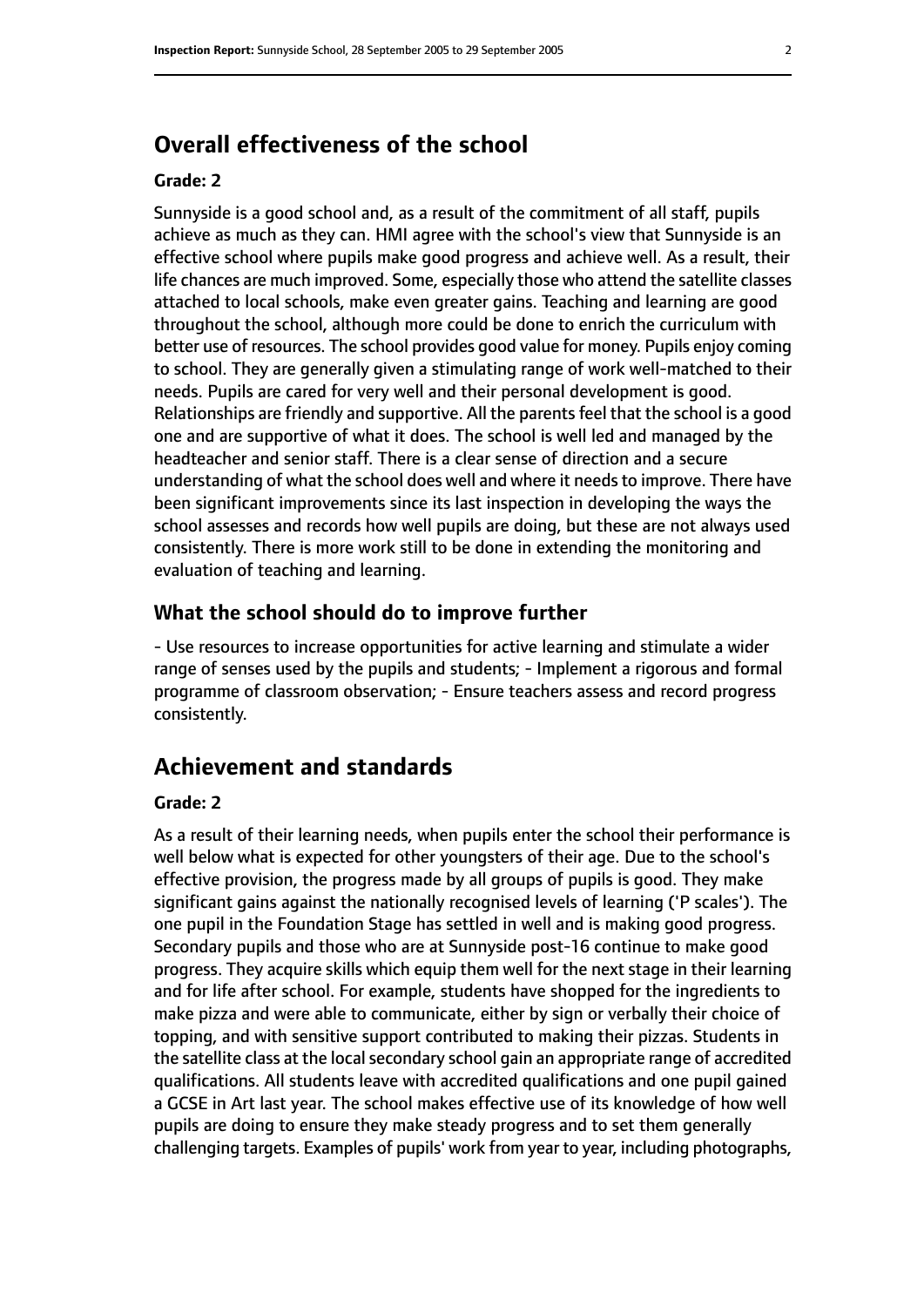reflect this. Although targets in lessons are challenging those set in the individual education plans are occasionally too vague and not challenging enough. The school has plans to improve this and to improve the assessment of pupils' progress by introducing more robust systems which all teachers follow in tracking what pupils achieve. As yet the school does not analyse the achievement of different groups of pupils. The school has a good capacity to improve.

#### **Personal development and well-being**

#### **Grade: 2**

Pupils' personal development and well-being are good with particular strengths in their social and moral development. They learn to take turns and to treat others with respect. Pupils learn about other cultures through international links set up with Uganda and New Zealand. Their spiritual development is fostered through collective acts of worship in class, and special assemblies to celebrate festivals such as Easter and Diwali. Pupils' behaviour is good, with an orderly atmosphere in lessons and around the school. Any challenging behaviour, which occurs due to pupils' difficulties, is managed appropriately to minimise disruption to other children. All pupils enjoy coming to school and their attendance is higher than is found in similar schools nationally. Most participate in lessons and join in playground activities. Pupils are proud of their achievements and are keen to show their work to visitors to the school. They are actively involved in making a contribution to the life of the school and are encouraged to attend lunchtime clubs and raise money for charities. The safety of children is given a high priority and all procedures are well organised to ensure that this is so. Healthy eating is promoted well and water is provided regularly throughout the day. However, the standard of lunches could be improved further.

# **Quality of provision**

#### **Teaching and learning**

#### **Grade: 2**

Teaching is good. All lessons seen were at least sound and most were good. Teaching is well planned, with clear learning objectives matched to the needs of individual pupils. The teachers organise lessons carefully to enable all pupils to succeed. There is a strong focus on routine and structure. This is having particular benefits for those pupils with autism. Communication symbols are used well to support individual pupils and this good practice is extended to the written text displayed around the school and in learning materials given to pupils. In the best lessons a variety of resources are used to stimulate a response from the pupils. For example, in a lesson with older students the teacher played a guitar and sang the two and five times tables. A student was heard to say 'I like maths with music its fun'. Weaker lessons do not make good use of interactive whiteboards or objects to involve and engage pupils and their attention wanders. Weaker teaching has been identified by the senior management team and supportive action has been taken. However, subject co-ordinators are not using classroom observation to ensure that achievement in different subjects is maintained.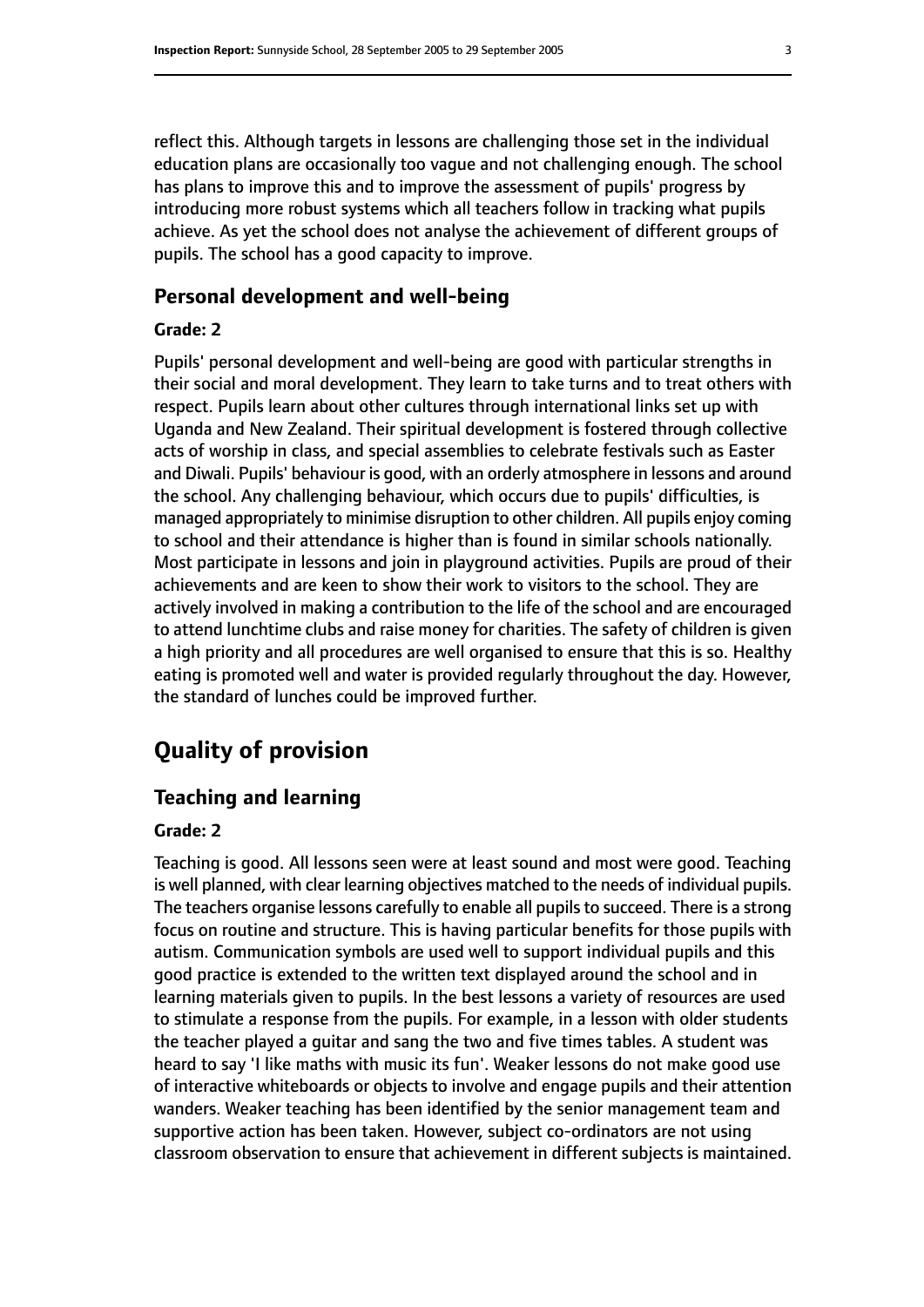Team work is a strong feature of the school. The skilled teaching assistants are well trained and directed. They have a clear understanding of the levels of support required by different pupils and are fully involved in ensuring that the pupils' personal skills and self-esteem are successfully developed.

#### **Curriculum and other activities**

#### **Grade: 2**

The school's curriculum is now good. Pupils follow programmes across the full range of subjects but within a structure which is suited to their needs. Literacy, numeracy, information and communication technology (ICT) and communication skills are especially well developed. The children with profound and multiple learning difficulties follow a programme which has been especially adapted for them. This works well and parents are appreciative of the progress they are making. The school actively seeks opportunities for pupils in its satellite classes to join mainstream classes. A small number of pupils join mainstream classes with clear social and academic benefits. For example, one pupil is attending mainstream lessons for science and mathematics. Older pupils are supported to attend a range of college courses and work experience placements relevant to their needs, interests and future life. The school provides a range of additional opportunities. These enliven and enhance the curriculum, for example, horse riding and swimming, trips to farms and museums, and visitors into school.

#### **Care, guidance and support**

#### **Grade: 2**

The school provides a high level of care, guidance and support. Education, medical and care staff work closely to meet the needs of individual children. For example the school nurse has made useful contributions to sex and relationships education and gives individual advice to parents. Links with external agencies are good. Detailed personal care plans are monitored regularly to ensure that children continue to be provided with the support they need to help them to learn and make progress. Parents are complimentary about the service the school provides for their children. The arrangements for child protection are well managed. Staff have a good understanding of the procedures to follow to identify children who are potentially 'at risk'. The staff demonstrate a high degree of sensitivity and respect for pupils and their dignity when managing personal needs and inappropriate behaviour Although links with the Connexions service are good, the appropriate kind of careers education and guidance to meet the needs of pupils has not been well-thought through and does not start in Year 7. A teacher has been released to develop a suitable careers education and work related learning programme from Year 7 onwards.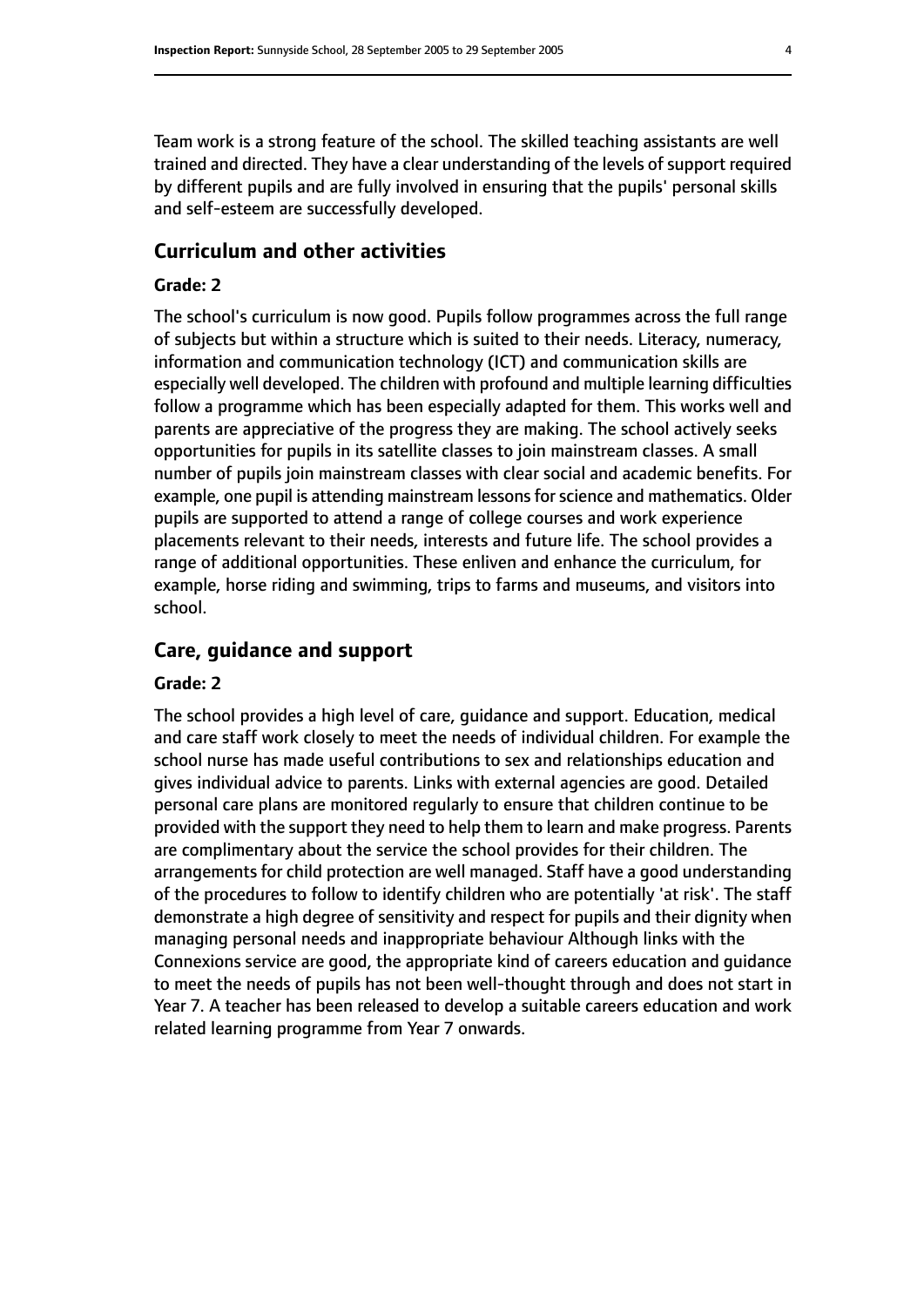# **Leadership and management**

#### **Grade: 2**

The school evaluated its leadership and management as good. The evidence from the inspection shows that overall it is good. The headteacher promotes a caring and supportive ethos in which pupils feel safe, and concentrate on their learning. There has been good improvement since the last inspection in a number of areas, including provision for ICT and the curriculum. The senior management team is enthusiastic, and hardworking. The team is new and relatively inexperienced, but is developing its ability to use data effectively to track the progress of individual pupils. There is a good team spirit among the staff who are well motivated and want to do their best by the school and its pupils. The school has correctly identified its strengths and weaknesses, but the draft school improvement plan is not as detailed and specific as it could be, and this limits the extent to which senior staff and governors can measure how well they are meeting their targets. Accurate evaluation of teaching has taken place, but the monitoring which takes place is not systematic or extensive enough. Where teaching had been identified as less than satisfactory the school has taken action to remedy the situation. The governors are an active body who support the school and are knowledgeable about it. They ensure that the school meets legal requirements and are involved in school development planning and setting the school's budget. However, they do not yet have the confidence to challenge and question the school. Teaching resources are deployed efficiently. The budget is in surplus, but this is being used to purchase much needed ICT equipment, and improve the playground. The accommodation is well-maintained but there is still no provision for practical work in science or design and technology. The school has worked around this by buying more equipment, adapting the curriculum and ensuring pupils in the satellite classes use specialist facilities.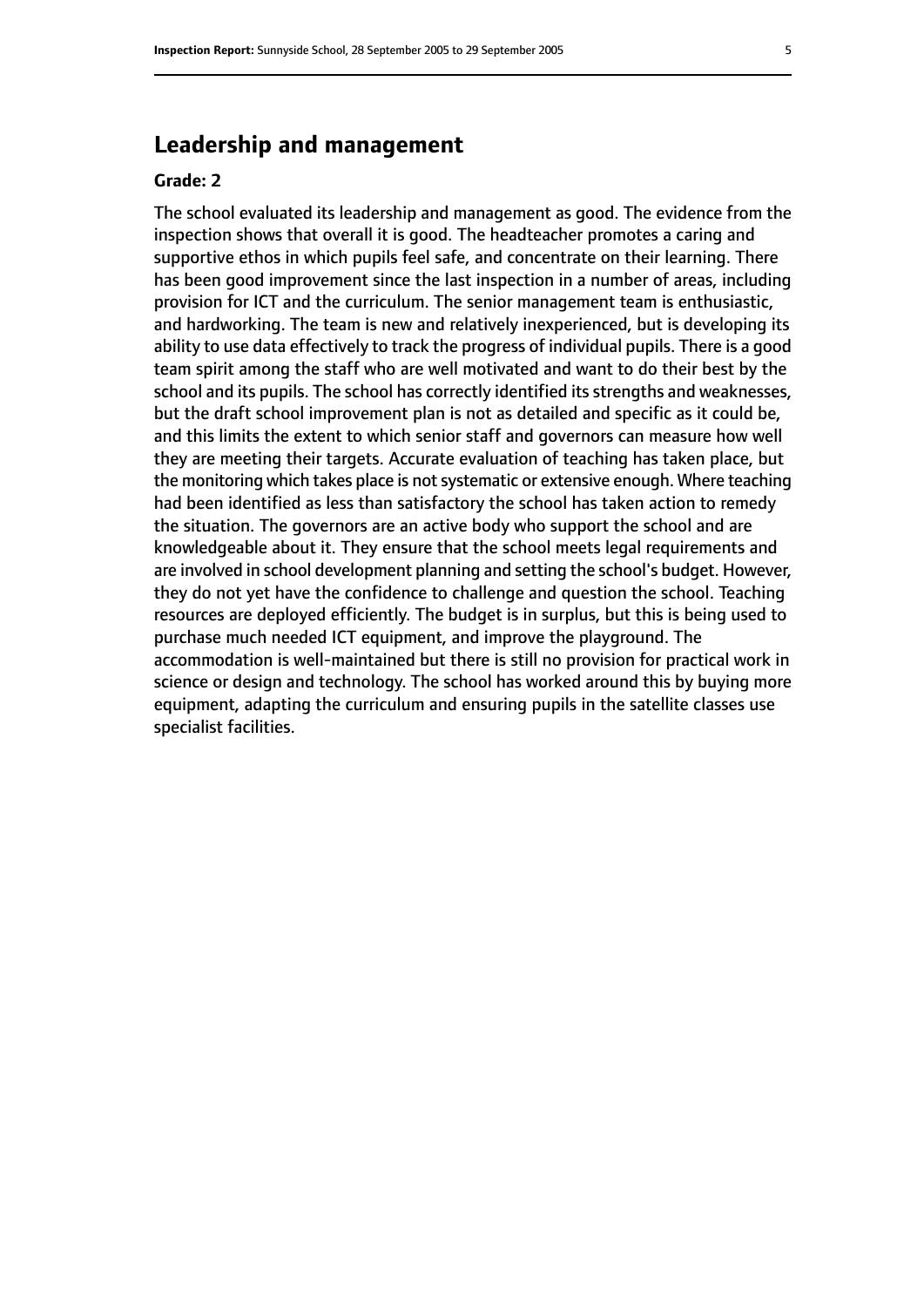**Any complaints about the inspection or the report should be made following the procedures set out inthe guidance 'Complaints about school inspection', whichis available from Ofsted's website: www.ofsted.gov.uk.**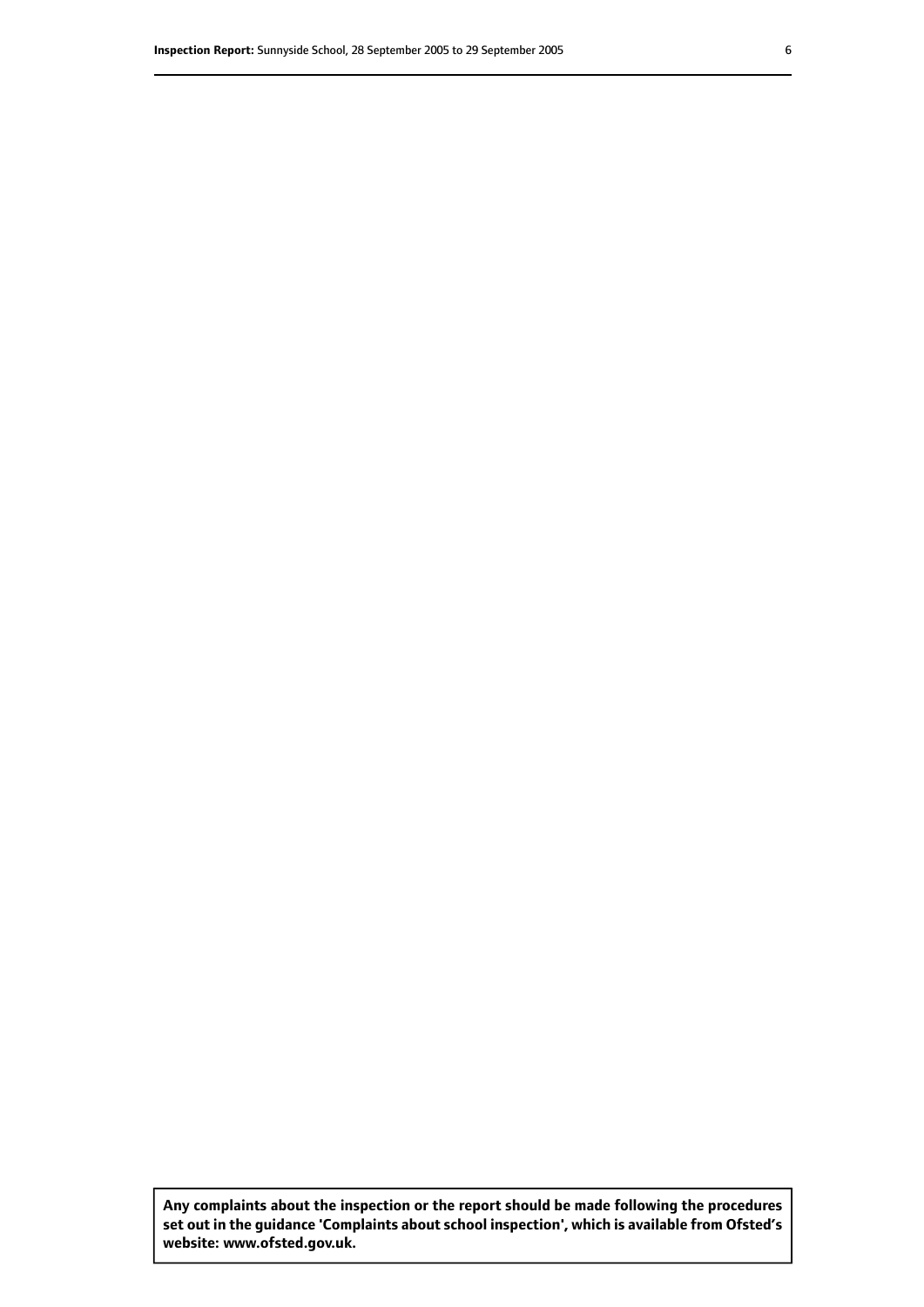# **Inspection judgements**

| Key to judgements: grade 1 is outstanding, grade 2 good, grade 3 | School         | $16-19$ |
|------------------------------------------------------------------|----------------|---------|
| satisfactory, and grade 4 inadequate                             | <b>Overall</b> |         |

#### **Overall effectiveness**

| How effective, efficient and inclusive is the provision of education,<br>integrated care and any extended services in meeting the needs of<br>learners? |     |           |
|---------------------------------------------------------------------------------------------------------------------------------------------------------|-----|-----------|
| How well does the school work in partnership with others to promote<br>learners' well-being?                                                            |     |           |
| The quality and standards in foundation stage                                                                                                           |     | <b>NA</b> |
| The effectiveness of the school's self-evaluation                                                                                                       |     |           |
| The capacity to make any necessary improvements                                                                                                         | Yes | Yes       |
| Effective steps have been taken to promote improvement since the last<br>inspection                                                                     | Yes | Yes       |

#### **Achievement and standards**

| How well do learners achieve?                                                                               |  |
|-------------------------------------------------------------------------------------------------------------|--|
| The standards <sup>1</sup> reached by learners                                                              |  |
| How well learners make progress, taking account of any significant variations<br>between groups of learners |  |
| How well learners with learning difficulties and disabilities make progress                                 |  |

#### **Personal development and well-being**

| How good is the overall personal development and well-being of the<br>learners?                                  |  |
|------------------------------------------------------------------------------------------------------------------|--|
| The extent of learners' spiritual, moral, social and cultural development                                        |  |
| The behaviour of learners                                                                                        |  |
| The attendance of learners                                                                                       |  |
| How well learners enjoy their education                                                                          |  |
| The extent to which learners adopt safe practices                                                                |  |
| The extent to which learners adopt healthy lifestyles                                                            |  |
| The extent to which learners make a positive contribution to the community                                       |  |
| How well learners develop workplace and other skills that will contribute to<br>their future economic well-being |  |

#### **The quality of provision**

| How effective are teaching and learning in meeting the full range of<br>the learners' needs?          |  |
|-------------------------------------------------------------------------------------------------------|--|
| How well do the curriculum and other activities meet the range of<br>needs and interests of learners? |  |
| How well are learners cared for, guided and supported?                                                |  |

 $^1$  Grade 1 - Exceptionally and consistently high; Grade 2 - Generally above average with none significantly below average; Grade 3 - Broadly average; Grade 4 - Exceptionally low.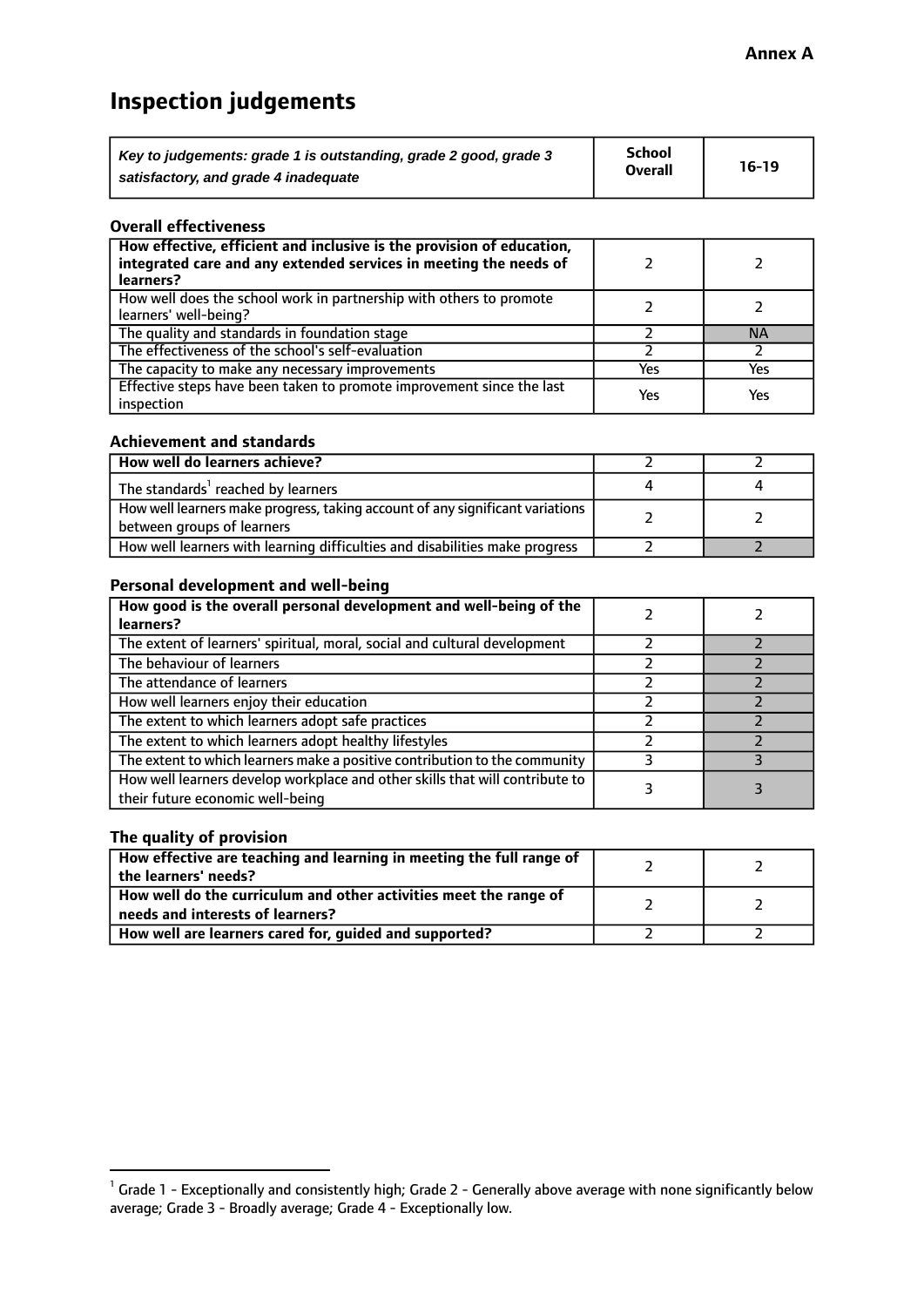# **Leadership and management**

| How effective are leadership and management in raising achievement<br>and supporting all learners?                                              |     |     |
|-------------------------------------------------------------------------------------------------------------------------------------------------|-----|-----|
| How effectively leaders and managers at all levels set clear direction leading<br>to improvement and promote high quality of care and education |     |     |
| How effectively performance is monitored, evaluated and improved to meet<br>challenging targets, through quality assurance and self-review      |     |     |
| How well equality of opportunity is promoted and discrimination tackled so<br>that all learners achieve as well as they can                     |     |     |
| How effectively and efficiently resources are deployed to achieve value for<br>money                                                            |     |     |
| The extent to which governors and other supervisory boards discharge their<br>responsibilities                                                  |     |     |
| The adequacy and suitability of staff to ensure that learners are protected                                                                     | Yes | Yes |

| The extent to which schools enable learners to be healthy                                     |            |  |
|-----------------------------------------------------------------------------------------------|------------|--|
| Learners are encouraged and enabled to eat and drink healthily                                | <b>Yes</b> |  |
| Learners are encouraged and enabled to take regular exercise                                  | <b>Yes</b> |  |
| Learners are discouraged from smoking and substance abuse                                     | Yes        |  |
| Learners are educated about sexual health                                                     | Yes        |  |
| The extent to which providers ensure that learners stay safe                                  |            |  |
| Procedures for safequarding learners meet current government requirements                     | <b>Yes</b> |  |
| Risk assessment procedures and related staff training are in place                            | <b>Yes</b> |  |
| Action is taken to reduce anti-social behaviour, such as bullying and racism                  | Yes        |  |
| Learners are taught about key risks and how to deal with them                                 | Yes        |  |
| The extent to which learners make a positive contribution                                     |            |  |
| Learners are helped to develop stable, positive relationships                                 | Yes        |  |
| Learners, individually and collectively, participate in making decisions that affect them     | <b>Yes</b> |  |
| Learners are encouraged to initiate, participate in and manage activities in school and the   | <b>Yes</b> |  |
| wider community                                                                               |            |  |
| The extent to which schools enable learners to achieve economic well-being                    |            |  |
| There is provision to promote learners' basic skills                                          | <b>Yes</b> |  |
| Learners have opportunities to develop enterprise skills and work in teams                    | Yes        |  |
| Careers education and quidance is provided to all learners in key stage 3 and 4 and the sixth | No         |  |
| form                                                                                          |            |  |
| Education for all learners aged 14-19 provides an understanding of employment and the         | Yes        |  |
| economy                                                                                       |            |  |